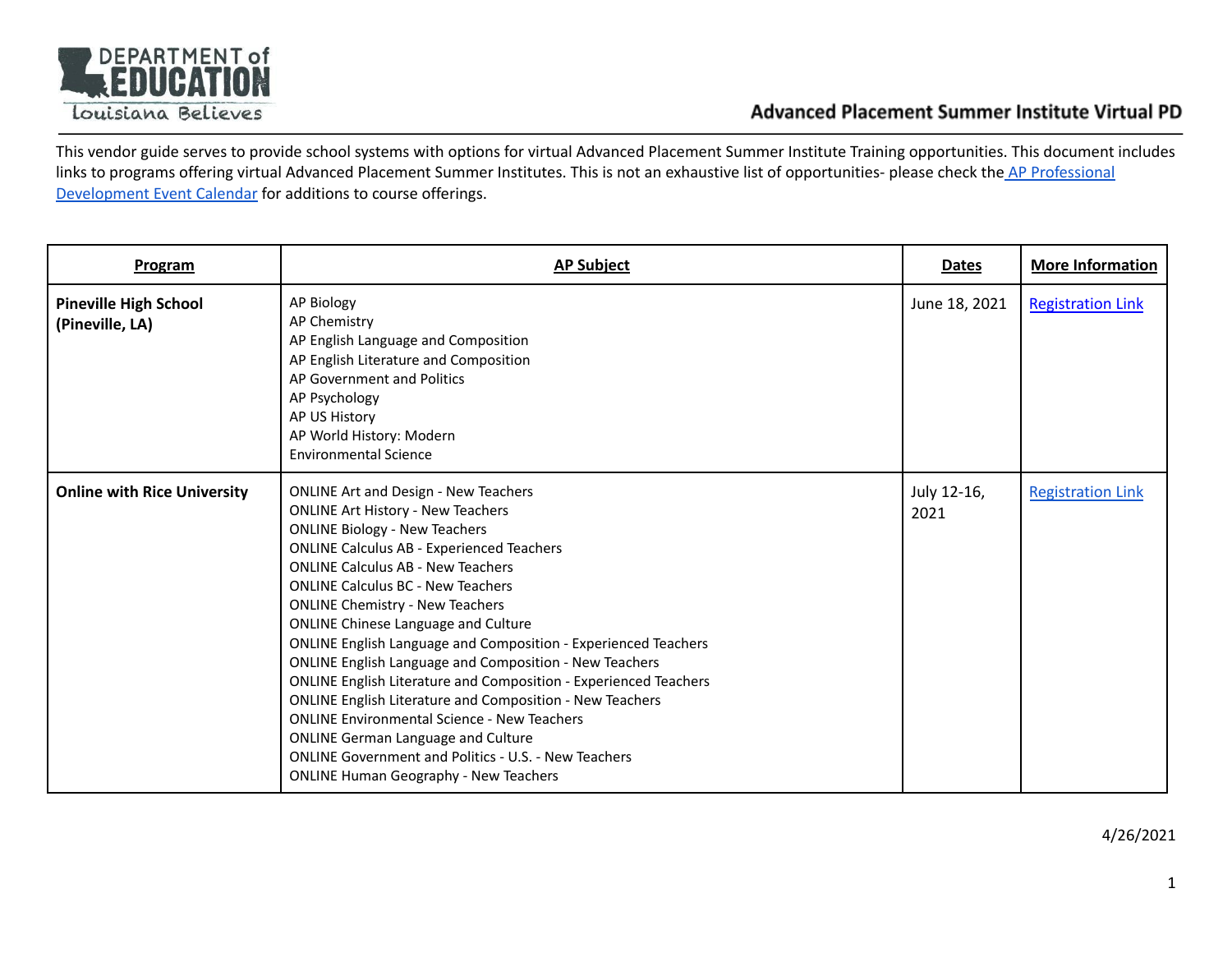

|                                    | <b>ONLINE Macroeconomics - Experienced Teachers</b><br><b>ONLINE Music Theory</b><br><b>ONLINE Physics 1 - New Teachers</b><br><b>ONLINE Psychology - New Teachers</b><br><b>ONLINE Spanish Literature and Culture - New Teachers</b><br><b>ONLINE Statistics - New Teachers</b><br><b>ONLINE U.S. History - New Teachers</b><br><b>ONLINE World History: Modern - New Teachers</b>                                                                                                                                                                                                                                                                                                                                                                                                                                                                                                                                                                                                                                                                                                                                                                                                                                                                  |                     |                          |
|------------------------------------|------------------------------------------------------------------------------------------------------------------------------------------------------------------------------------------------------------------------------------------------------------------------------------------------------------------------------------------------------------------------------------------------------------------------------------------------------------------------------------------------------------------------------------------------------------------------------------------------------------------------------------------------------------------------------------------------------------------------------------------------------------------------------------------------------------------------------------------------------------------------------------------------------------------------------------------------------------------------------------------------------------------------------------------------------------------------------------------------------------------------------------------------------------------------------------------------------------------------------------------------------|---------------------|--------------------------|
| <b>Online with Rice University</b> | <b>ONLINE Art and Design - New Teachers</b><br><b>ONLINE Biology - New Teachers</b><br><b>ONLINE Calculus AB - New Teachers</b><br><b>ONLINE Calculus BC</b><br><b>ONLINE Chemistry - Experienced Teachers</b><br><b>ONLINE Chemistry - New Teachers</b><br><b>ONLINE Computer Science Principles - New Teachers</b><br><b>ONLINE English Language and Composition - Experienced Teachers</b><br><b>ONLINE English Language and Composition - New Teachers</b><br><b>ONLINE English Literature and Composition - Experienced Teachers</b><br><b>ONLINE English Literature and Composition - New Teachers</b><br><b>ONLINE Environmental Science - New Teachers</b><br><b>ONLINE French Language and Culture</b><br><b>ONLINE Government and Politics - U.S. - New Teachers</b><br><b>ONLINE Human Geography - New Teachers</b><br><b>ONLINE Macroeconomics - New Teachers</b><br><b>ONLINE Music Theory</b><br><b>ONLINE Physics 1 - New Teachers</b><br><b>ONLINE Psychology - Experienced Teachers</b><br><b>ONLINE Spanish Language and Culture - Experienced Teachers</b><br><b>ONLINE Spanish Language and Culture - New Teachers</b><br><b>ONLINE Spanish Literature and Culture - New Teachers</b><br><b>ONLINE Statistics - New Teachers</b> | July 19-23,<br>2021 | <b>Registration Link</b> |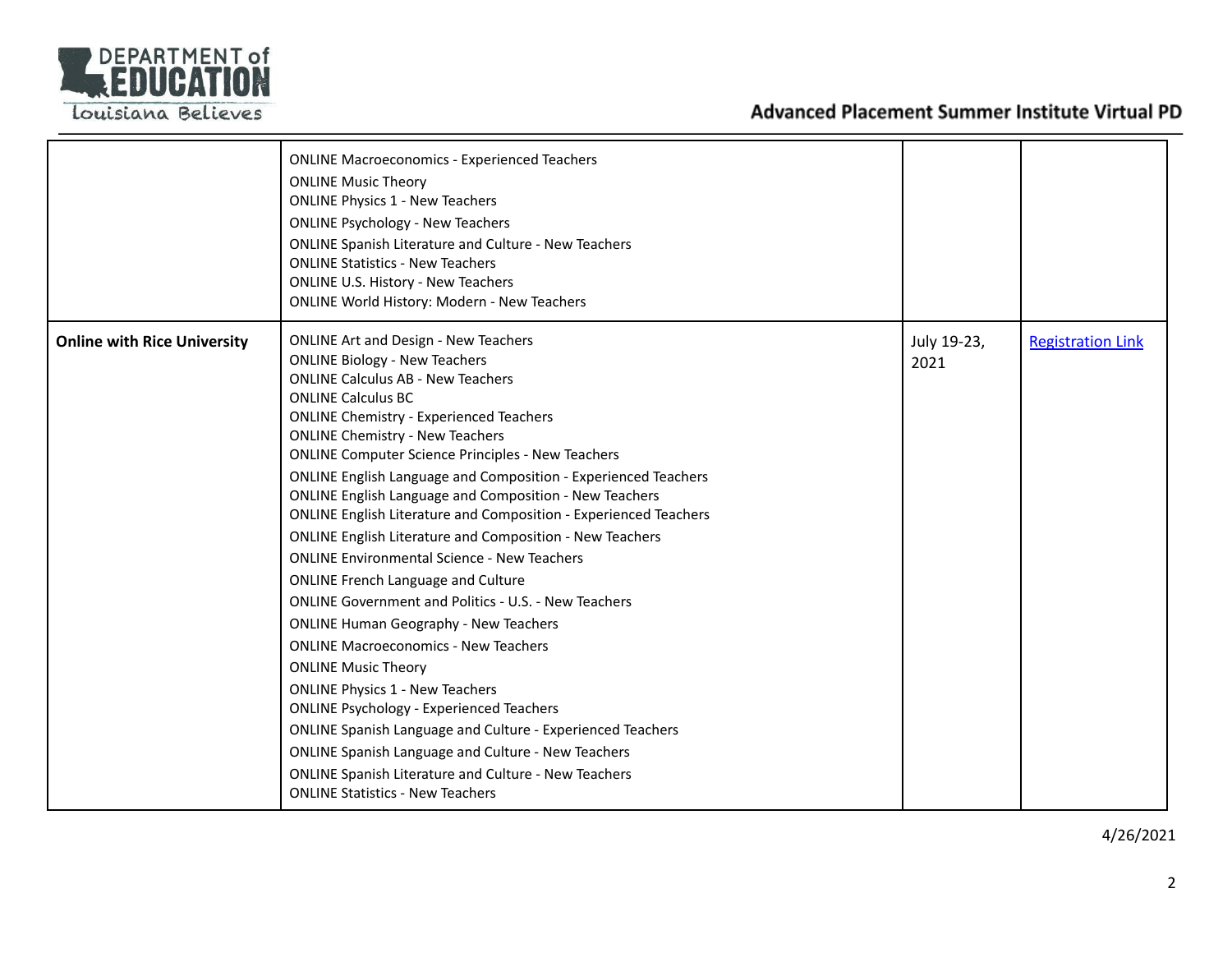

|                                    | <b>ONLINE U.S. History - New Teachers</b><br><b>ONLINE World History: Modern - New Teachers</b>                                                                                                                                                                                                                                                                                                                                                                                                                                                                                                                                                                                                                                                                                                                                                                                                                                                                                                                                                                                                                                                                                                                                                                                                                                                                              |            |                          |
|------------------------------------|------------------------------------------------------------------------------------------------------------------------------------------------------------------------------------------------------------------------------------------------------------------------------------------------------------------------------------------------------------------------------------------------------------------------------------------------------------------------------------------------------------------------------------------------------------------------------------------------------------------------------------------------------------------------------------------------------------------------------------------------------------------------------------------------------------------------------------------------------------------------------------------------------------------------------------------------------------------------------------------------------------------------------------------------------------------------------------------------------------------------------------------------------------------------------------------------------------------------------------------------------------------------------------------------------------------------------------------------------------------------------|------------|--------------------------|
| <b>Online with Rice University</b> | <b>ONLINE Art and Design - New Teachers</b><br><b>ONLINE Biology - Experienced Teachers</b><br><b>ONLINE Biology - New Teachers</b><br><b>ONLINE Calculus AB - New Teachers</b><br><b>ONLINE Chemistry - New Teachers</b><br><b>ONLINE Computer Science A - New Teachers</b><br><b>ONLINE Computer Science Principles - New Teachers</b><br><b>ONLINE English Language and Composition - Experienced Teachers</b><br><b>ONLINE English Language and Composition - New Teachers</b><br><b>ONLINE English Literature and Composition - Experienced Teachers</b><br><b>ONLINE English Literature and Composition - New Teachers</b><br><b>ONLINE Environmental Science - New Teachers</b><br><b>ONLINE European History - New Teachers</b><br><b>ONLINE Government and Politics - Comparative</b><br><b>ONLINE Government and Politics - U.S. - Experienced Teachers</b><br><b>ONLINE Human Geography - New Teachers</b><br><b>ONLINE Latin</b><br><b>ONLINE Macroeconomics - New Teachers</b><br><b>ONLINE Physics 1 - New Teachers</b><br><b>ONLINE Physics C: Mechanics - New Teachers</b><br><b>ONLINE Spanish Language and Culture - New Teachers</b><br><b>ONLINE Spanish Literature and Culture - Experienced Teachers</b><br><b>ONLINE Statistics - New Teachers</b><br><b>ONLINE U.S. History - New Teachers</b><br><b>ONLINE World History: Modern - New Teachers</b> | July 26-30 | <b>Registration Link</b> |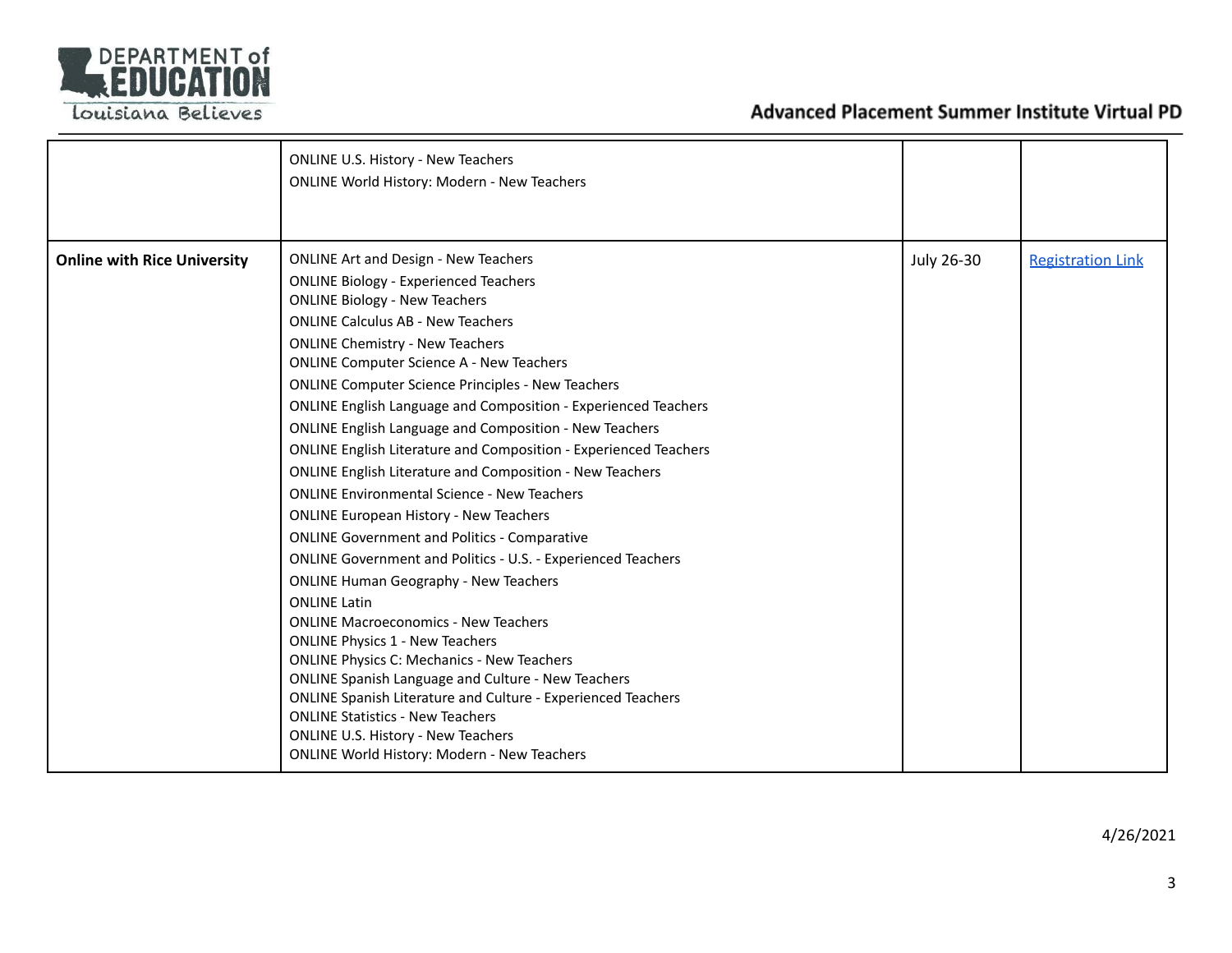

| <b>Online Region 4 ESC</b>                            | <b>ONLINE Biology</b><br><b>ONLINE U.S. History</b>                                                                                                                                                                                                                                                                                                                                                            | July 26-30                             | <b>Registration Link</b> |
|-------------------------------------------------------|----------------------------------------------------------------------------------------------------------------------------------------------------------------------------------------------------------------------------------------------------------------------------------------------------------------------------------------------------------------------------------------------------------------|----------------------------------------|--------------------------|
| <b>Online Auburn University</b>                       | AP English Literature & Composition-Experienced AP teachers<br>AP Computer Science A- New & Experienced teachers<br>AP Computer Science Principles- New & Experienced teachers<br>AP English Language and Composition-Experienced AP teachers<br>AP English Language and Composition-New AP teachers<br>AP English Literature and Composition- New AP Teachers<br>US History - New and Experienced AP teachers | June 21-25                             | <b>Registration Link</b> |
| <b>Auburn University</b>                              | AP English Language and Composition-Experienced AP teachers<br><b>ONLINE AP Government and Politics</b><br>ONLINE AP World History- Modern                                                                                                                                                                                                                                                                     | July 12-15<br>July 12-16<br>July 12-16 | <b>Registration Link</b> |
| <b>Online University of Texas at</b><br><b>Austin</b> | AP Biology<br>AP Comparative Government and Politics<br>AP Human Geography<br>AP Spanish Language and Culture                                                                                                                                                                                                                                                                                                  | June 15-18                             | <b>Registration Link</b> |
| <b>Online University of Texas at</b><br><b>Austin</b> | AP Art History<br>AP English Literature and Composition<br>AP Microeconomics<br>AP Spanish Literature and Culture                                                                                                                                                                                                                                                                                              | June 22-25                             | <b>Registration Link</b> |
| <b>Online University of Texas at</b><br><b>Austin</b> | AP Calculus AB (Experienced Teachers)<br>AP English Language and Composition<br>AP Human Geography<br>AP Music Theory<br>AP World History (Modern)                                                                                                                                                                                                                                                             | June 29- July 2                        | <b>Registration Link</b> |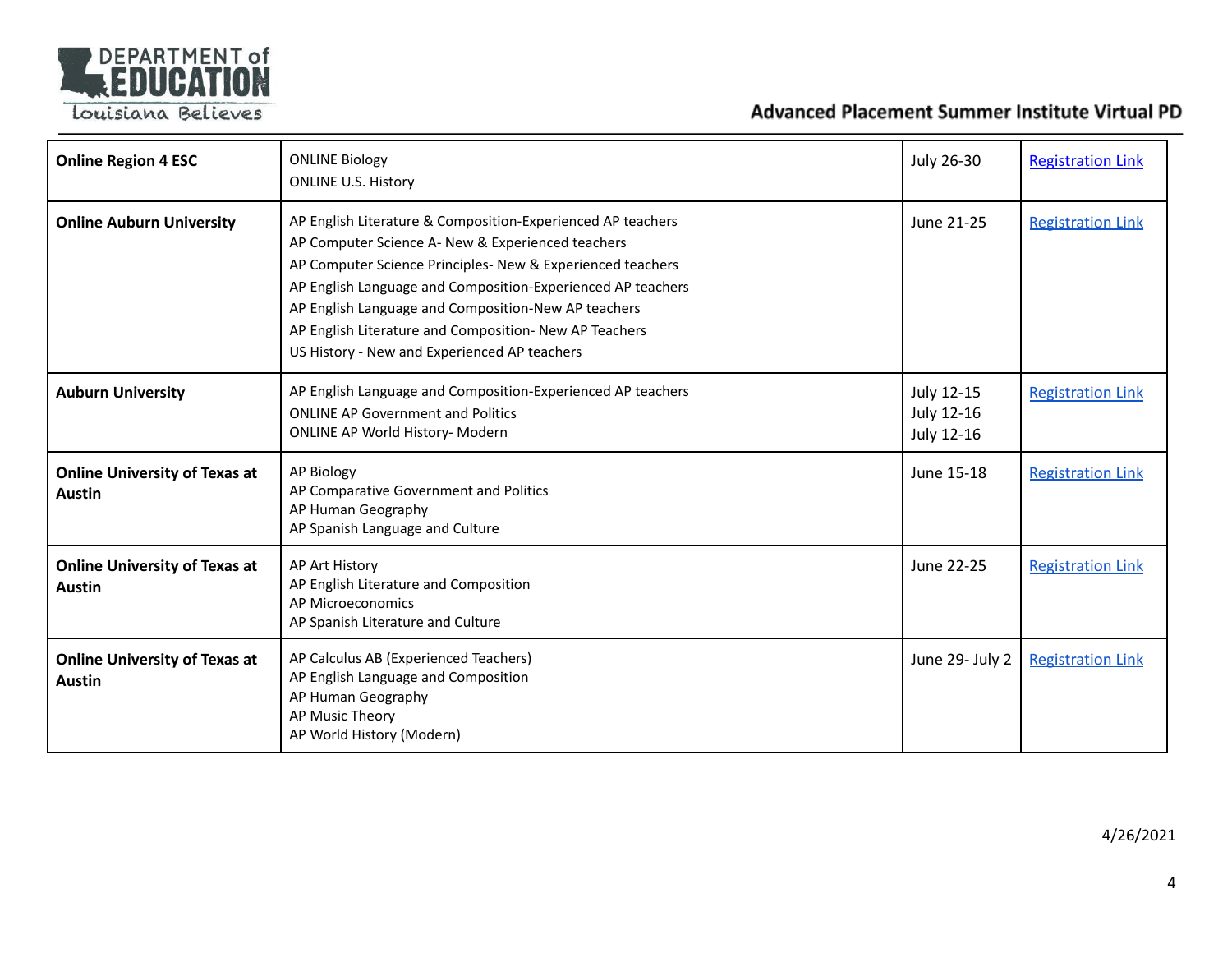

| <b>Online University of Texas at</b><br><b>Austin</b>          | AP Art & Design<br>AP English Language and Composition<br>AP Government and Politics<br>AP Physics 1<br>AP Psychology<br><b>AP Statistics</b><br>AP Human Geography<br>AP Spanish Language and Culture<br>AP US History                                                                                | July 6-9   | <b>Registration Link</b> |
|----------------------------------------------------------------|--------------------------------------------------------------------------------------------------------------------------------------------------------------------------------------------------------------------------------------------------------------------------------------------------------|------------|--------------------------|
| <b>Online University of Texas at</b><br><b>Austin</b>          | AP Macroeconomics<br>AP Physics C: Electricity & Magnetism & Physics C: Mechanics (combined)<br>AP US History                                                                                                                                                                                          | July 13-16 | <b>Registration Link</b> |
| <b>Online University of Texas at</b><br><b>Austin</b>          | AP Art & Design<br>AP Biology<br>AP English Language and Composition<br>AP European History<br>AP World History (Modern)                                                                                                                                                                               | July 20-23 | <b>Registration Link</b> |
| <b>Online University of Texas at</b><br><b>Austin</b>          | AP Physics 1                                                                                                                                                                                                                                                                                           | July 27-30 | <b>Registration Link</b> |
| <b>Online University of</b><br><b>Tennessee at Chattanooga</b> | AP Chemistry<br>AP Microeconomics<br>AP Physics 1 & 2<br>AP Spanish Language<br>AP World History<br>AP Biology<br>AP Computer Science Principles<br>AP English Language (New)<br>AP English Literature (New)<br>AP Environmental Science<br>AP Macroeconomics<br>AP Physics C Mech & Elec Mag Combined | June 21-24 | <b>Registration Link</b> |

4/26/2021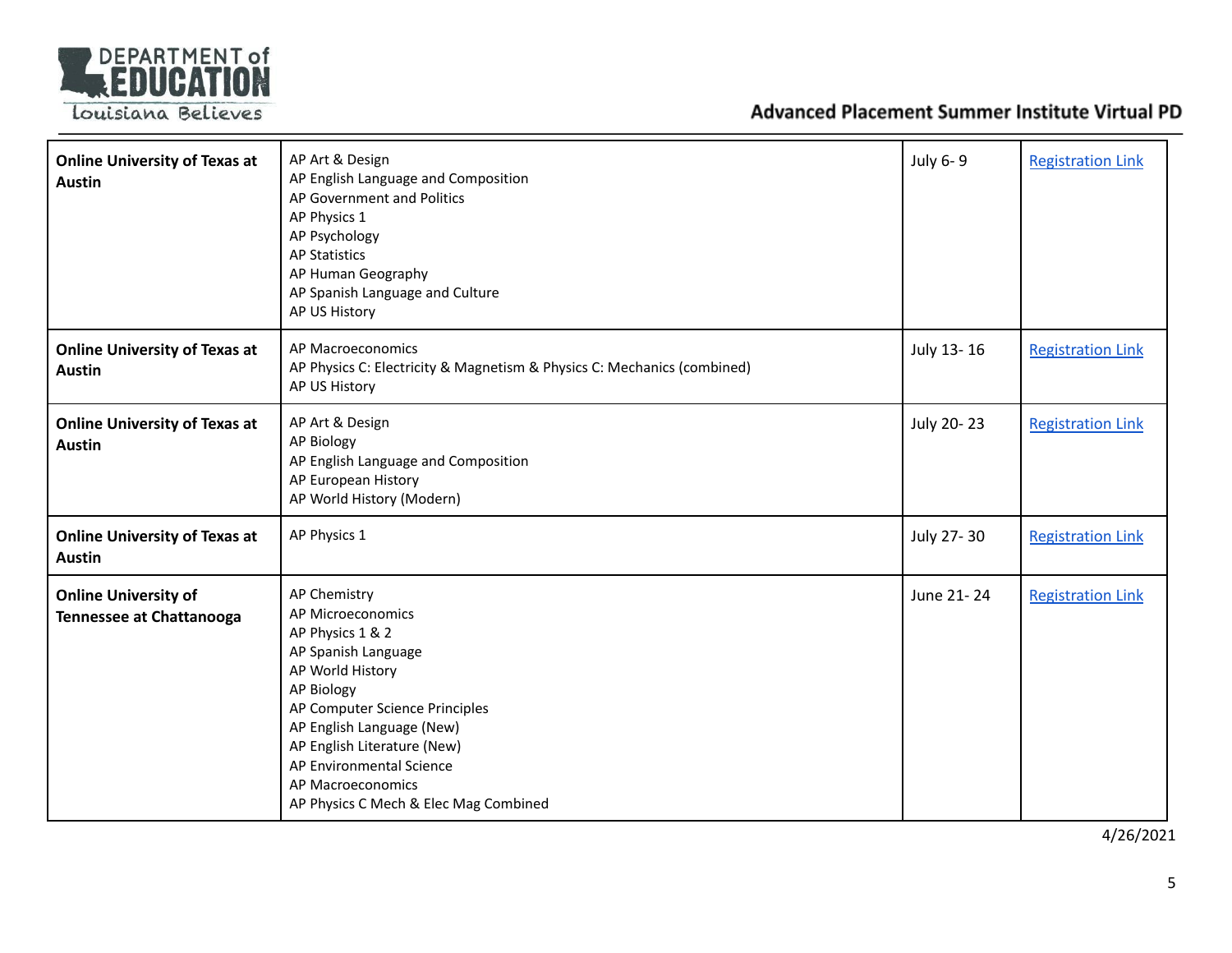

| <b>Online University of</b><br><b>Tennessee at Chattanooga</b> | AP Calculus AB<br>AP Calculus BC<br>AP Computer Science A<br>AP English Language (Exp)<br>AP English Literature (Exp)<br>AP European History<br>AP French Language<br>AP Human Geography<br>AP Psychology<br>AP Stats<br>AP US Government and Politics<br>AP US History                                         | June 28- July 1 | <b>Registration Link</b> |
|----------------------------------------------------------------|-----------------------------------------------------------------------------------------------------------------------------------------------------------------------------------------------------------------------------------------------------------------------------------------------------------------|-----------------|--------------------------|
| <b>Online University of Georgia</b>                            | AP Calculus AB<br>AP Chemistry<br>AP English Language & Composition<br>AP English Literature & Composition<br>AP European History<br>AP Human Geography<br>AP Physics 1<br>AP U.S. Government & Politics<br>AP World History: Modern                                                                            | June 14-18      | <b>Registration Link</b> |
| <b>Online University of Georgia</b>                            | <b>AP Biology</b><br>AP Comparative Government and Politics<br>AP English Language & Composition<br>AP English Literature & Composition<br>AP German Language & Culture<br>AP Human Geography<br>AP Latin<br>AP Psychology<br>AP Spanish Language & Culture<br><b>AP Statistics</b><br>AP World History: Modern | June 28- July 2 | <b>Registration Link</b> |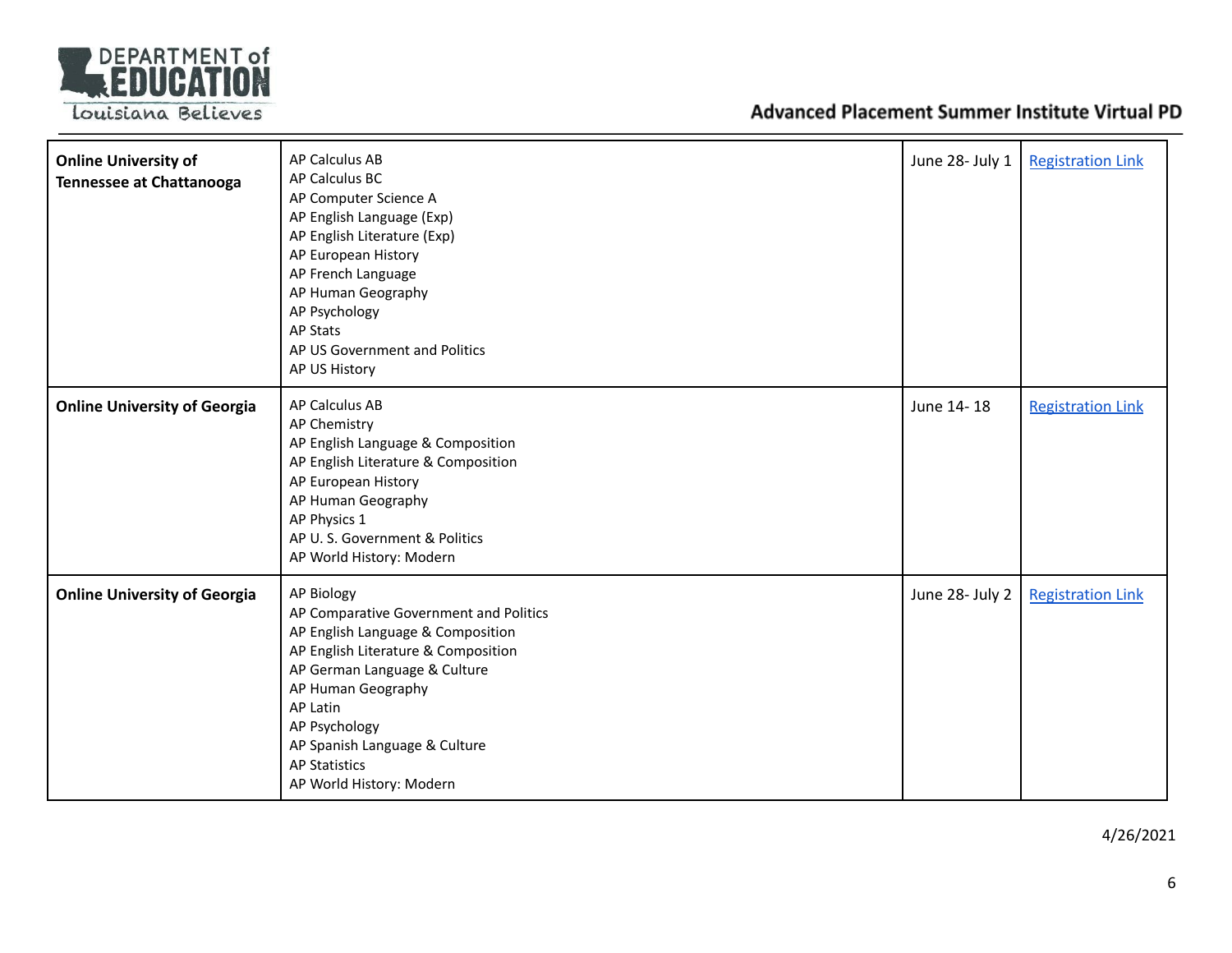

| <b>Online University of Georgia</b>                    | <b>AP Biology</b><br>AP Calculus BC<br>AP Economics (Macro & Micro Combined)<br>AP English Language & Composition<br>AP English Literature & Composition<br>AP French Language & Culture<br>AP Psychology<br>AP Spanish Language & Culture<br><b>AP Statistics</b><br>AP U.S. Government & Politics<br>AP U.S. History<br>AP World History: Modern | July 12-July 16 | <b>Registration Link</b> |
|--------------------------------------------------------|----------------------------------------------------------------------------------------------------------------------------------------------------------------------------------------------------------------------------------------------------------------------------------------------------------------------------------------------------|-----------------|--------------------------|
| University of Texas at El Paso                         | AP Art & Design<br>AP Biology<br>AP Chemistry<br>AP English Language & Composition<br>AP English Literature & Composition<br>AP Government & Politics<br>AP Human Geography<br>AP Physics 1 and 2 (Combined): Algebra Based<br>AP Spanish Language and Culture<br>AP Spanish Literature and Culture<br>AP U.S. History<br>AP World History         | June 21 - 24    | <b>Registration Link</b> |
| <b>Online University of Texas at</b><br><b>El Paso</b> | AP Art History<br>AP Calculus AB<br>AP Calculus BC<br>AP Economics-Macro and Micro (Combined)<br>AP English Language & Composition<br>AP English Literature & Composition<br>AP French Language and Culture<br>AP Italian Language and Culture<br><b>AP Latin</b>                                                                                  | July 12 - 16    | <b>Registration Link</b> |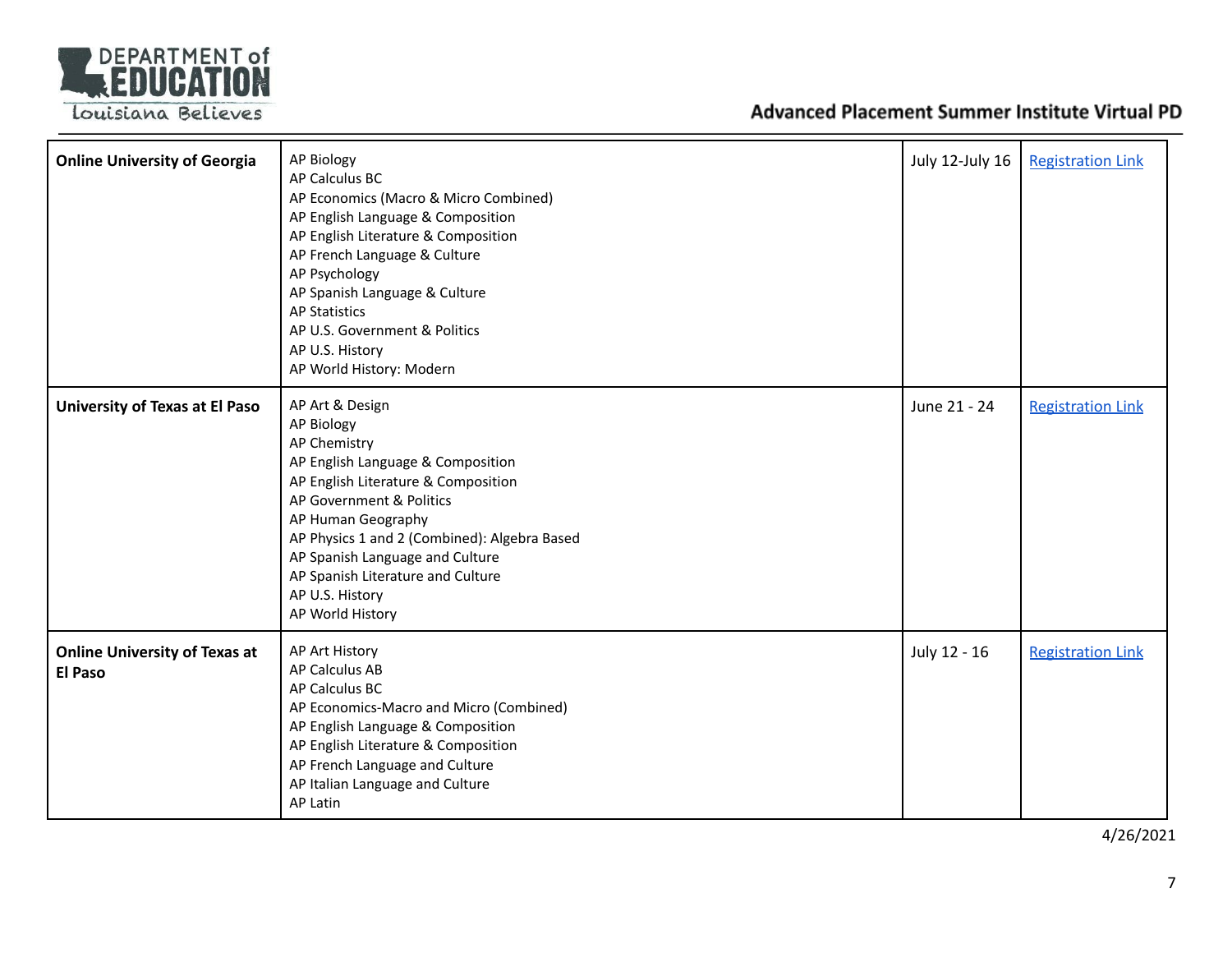

|                                                    | AP Music Theory<br>AP Psychology<br><b>AP Statistics</b>                                                                                                                                                                                                                                                                                                                                                                                                                                                                                                                                                                                                                                                                         |                 |                          |
|----------------------------------------------------|----------------------------------------------------------------------------------------------------------------------------------------------------------------------------------------------------------------------------------------------------------------------------------------------------------------------------------------------------------------------------------------------------------------------------------------------------------------------------------------------------------------------------------------------------------------------------------------------------------------------------------------------------------------------------------------------------------------------------------|-----------------|--------------------------|
| <b>Online Texas Christian</b><br><b>University</b> | AP Art and Design for Experienced Teachers<br>AP Art and Design for New Teachers<br>AP Art History<br>AP Government and Politics<br>AP Human Geography<br>AP Music Theory for New Teachers<br>AP Physics 1 for New Teachers<br>AP Psychology<br>AP Research - Session L<br>AP Seminar - Session J<br>AP Seminar - Session K<br>AP Spanish Literature and Culture<br>AP Statistics for Experienced Teachers                                                                                                                                                                                                                                                                                                                       | June 21-25      | <b>Registration Link</b> |
| <b>Online Texas Christian</b><br><b>University</b> | AP Art and Design for New Teachers<br>AP Biology for New Teachers<br>AP Calculus AB for Experienced Teachers<br>AP Calculus AB for New Teachers<br>AP Calculus BC<br>AP Chemistry for New Teachers<br>AP English Literature<br>AP English Language and Composition for Experienced Teachers<br>AP English Language and Composition for New Teachers<br>AP English Language and Composition<br>AP English Literature and Composition for Experienced Teachers<br>AP English Literature and Composition for New Teachers<br>AP English Literature and Composition<br>AP Environmental Science for Experienced Teachers<br>AP French Language and Culture<br>AP Government and Politics - U.S. for Experienced Teachers<br>AP Latin | June 28- July 2 | <b>Registration Link</b> |

4/26/2021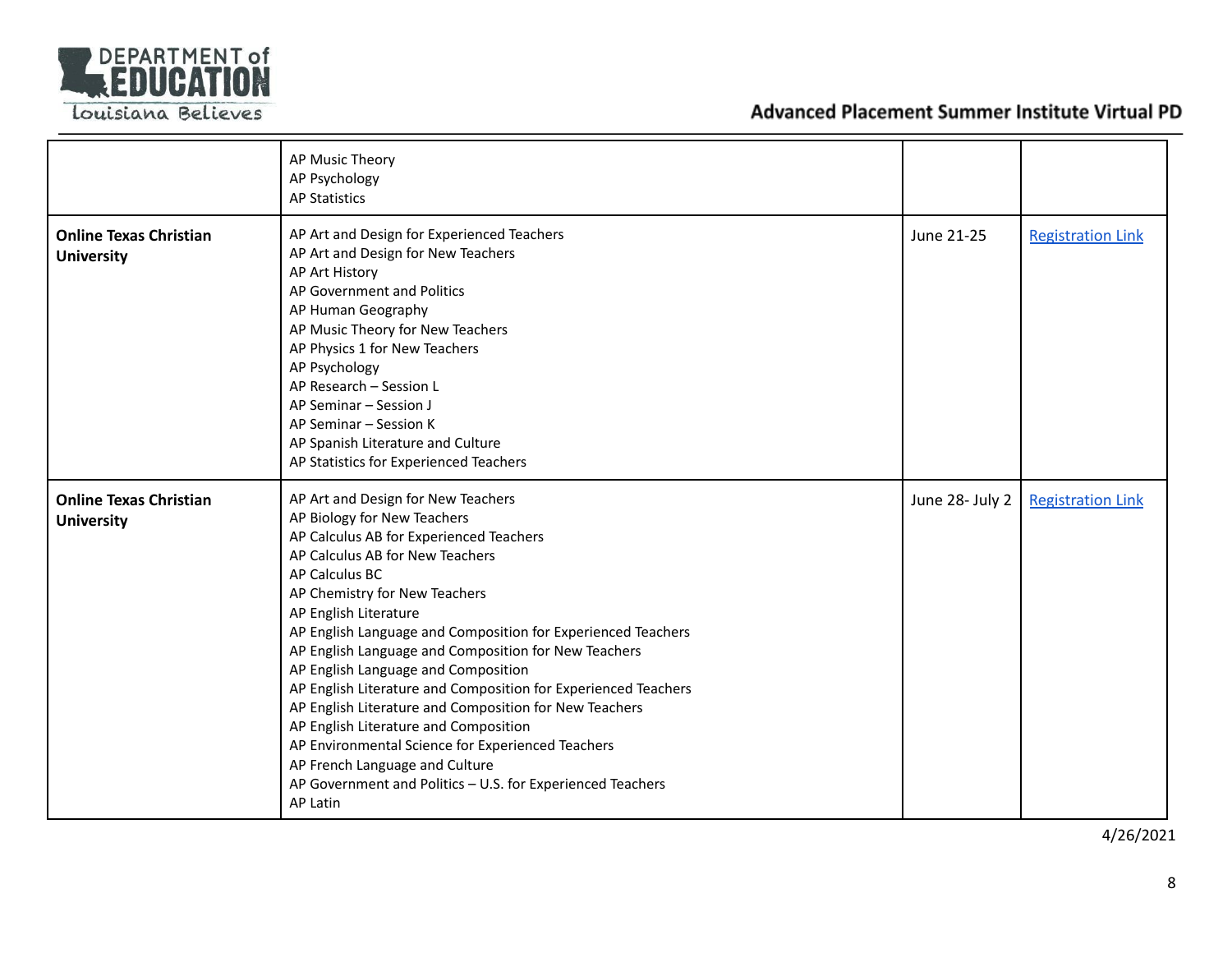

|                                                    | AP Music Theory for Experienced Teachers<br>AP Physics 1 for New Teachers<br>AP U.S. History for Experienced Teachers<br>AP U.S. History for New Teachers                                                                                                                                                                                                                                                                      |             |                          |
|----------------------------------------------------|--------------------------------------------------------------------------------------------------------------------------------------------------------------------------------------------------------------------------------------------------------------------------------------------------------------------------------------------------------------------------------------------------------------------------------|-------------|--------------------------|
| <b>Online Texas Christian</b><br><b>University</b> | AP Chemistry for New Teachers<br>AP Computer Science A for Experienced Teachers<br>AP Computer Science A for New Teachers<br>AP Computer Science Principles<br>AP Environmental Science for New Teachers<br>AP European History<br>AP Human Geography for Experienced Teachers<br>AP Physics 2<br>AP Physics C<br>AP Spanish Language and Culture for Experienced Teachers<br>AP Spanish Language and Culture for New Teachers | July 12 -16 | <b>Registration Link</b> |
| <b>Online Texas Christian</b><br><b>University</b> | AP Chemistry for Experienced Teachers<br>AP German Language and Culture<br>AP Macroeconomics<br>AP Microeconomics<br>AP Statistics for New Teachers<br>AP World History for Experienced Teachers<br>AP World History for New Teachers                                                                                                                                                                                          | July 19     | <b>Registration Link</b> |
| University of Louisiana at<br>Lafayette            | <b>AP Biology</b><br><b>AP Calculus AB</b><br>AP Computer Science Principles<br>AP English Language and Composition<br>AP English Literature and Composition<br>AP Government and Politics - U.S.<br>AP Human Geography<br>AP Psychology                                                                                                                                                                                       | July 12-15  | <b>Registration Link</b> |